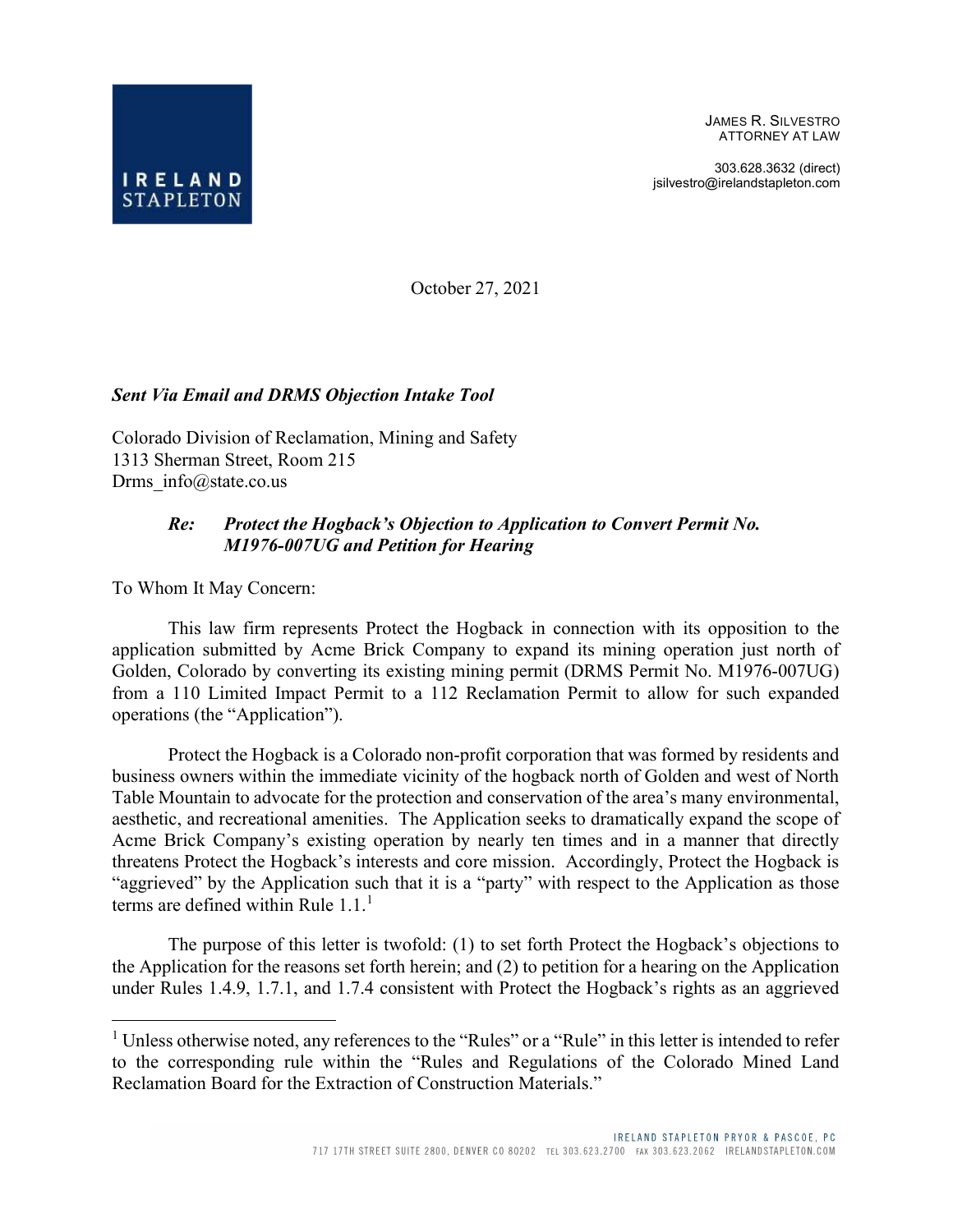party who has now filed a timely objection to the Application. Each of these issues is addressed in turn below.

#### 1. Protect the Hogback's Objections to the Application

Protect the Hogback objects to the Application because Acme Brick Company has failed to meet its burden with respect to at least three of the essential elements required for approval: (1) the Application is incomplete; (2) the proposed expanded mining operation is contrary to the land use laws of Jefferson County, Colorado, which are binding on the proposed use; and (3) the Application does not include a sufficiently detailed reclamation plan.

First, the Application is not complete and therefore does not satisfy Section 34-32.5-115(4)(a), C.R.S. Although DRMS Staff determined that the Application was "[a]dequate as submitted" on September 8, 2021, Staff's September 27, 2021 letter to Acme Brick Company's consultant identifies significant deficiencies and omissions throughout the Application. Rather than restating all of those defects here, Protect the Hogback expressly incorporates by reference all of the deficiencies identified in Staff's September 27, 2021 letter. By way of example, the Application lacks critical and required information with respect to all of the following:

- The Application is internally inconsistent with respect to very basic information, such as the acreage that will be affected by the proposed expansion of operations and the frequency and extent of anticipated mining operations. Without this basic information, it is impossible to understand and evaluate Acme Brick Company's proposed mining plan.
- The Application fails to describe the extent of proposed blasting and fails to include any geotechnical, vibration, or other engineering analysis which might possibly demonstrate that proposed blasting will not adversely affect off-site areas as required by Rule 6.5(4). This issue is of particular concern to Protect the Hogback given the steep slopes in the vicinity of the mine and the potential for landslides to affect properties far beyond the limits of the mine. Aerial photos of the site appear to show evidence of past landslides, which may or may not have been caused by past mining activity but regardless are evidence of unstable slopes.
- The Application fails to address whether the proposed expansion will encounter or impact any of the unreclaimed legacy mining operations and the associated contamination that continues to persist at the site.
- In addressing the potential wildlife impacts of its expanded operation, Acme Brick Company relies solely upon an obviously outdated June 13, 1977 letter from the Colorado Department of Wildlife, which Acme Brick Company did not even append to its Application. This is especially critical in light of the fact that Jefferson County previously identified the site as a "Potential Endangered Species Habitat"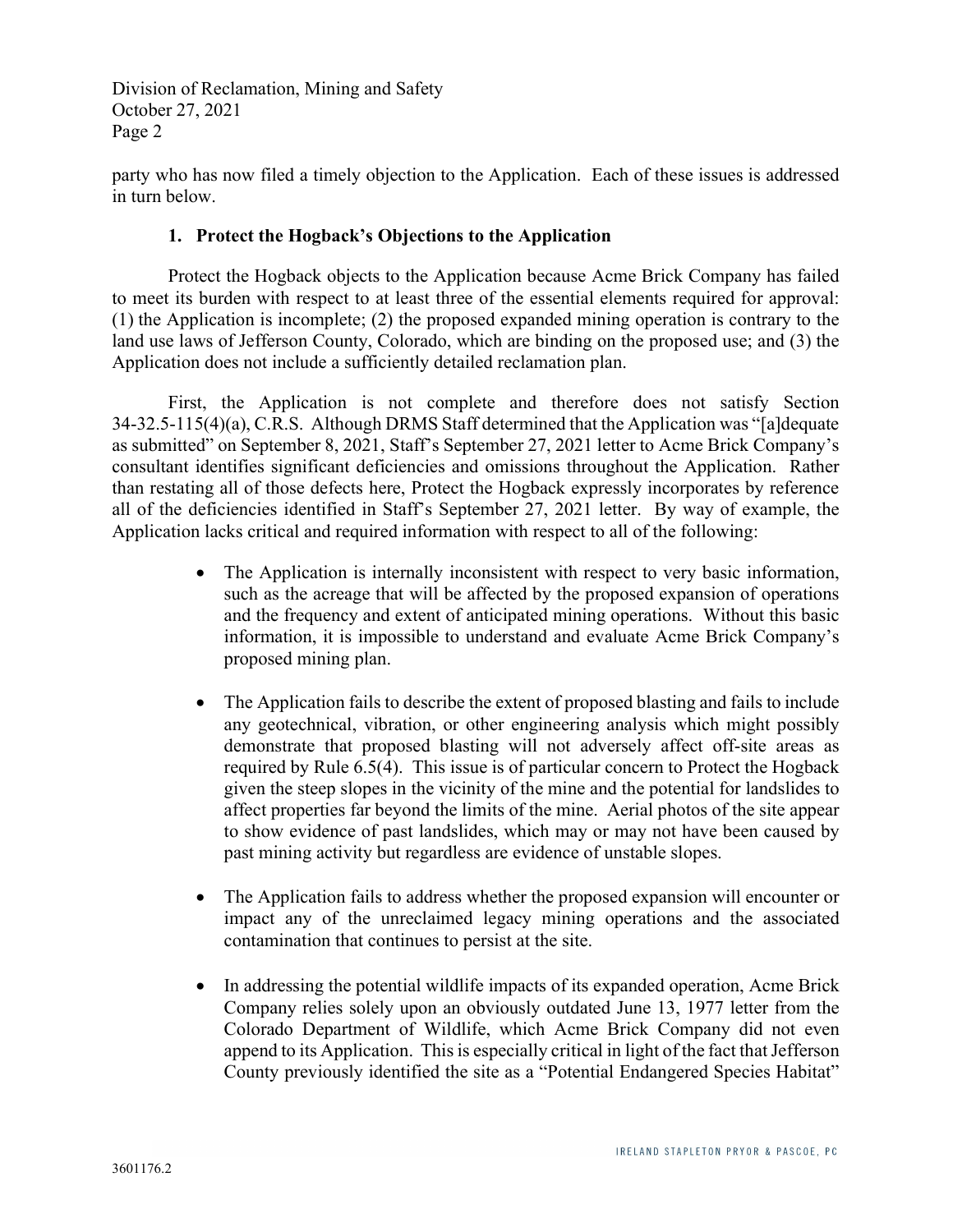> for the prebles meadow jumping mouse. See Jefferson County Pre-Application Review Response, Case No. 20-106528PA, at 2 (attached hereto as Exhibit A).

• The Application also fails to thoroughly address basic—but critical issues—related to: (i) the timing and extent of the proposed mining operations; (ii) stormwater runoff, which appears to drain eastward from the existing operations and is unlikely to be absorbed into a clay mine; (iii) Acme Brick Company's failure to reclaim past mining operations at the site; and (iv) the apparent proximity of groundwater to the surface given the admission that past underground mining operations were abandoned due to the high water table.

Each of these deficiencies provides an independent basis for denying the Application.

Second, the expansion contemplated by the Application would violate Jefferson County land use regulations and Acme Brick Company has not obtained the requisite "local permits, licenses, and approvals" required to expand its operation as required under Section 34-32.5-115(4)(d), C.R.S. The expanded mining operations contemplated by the Application are located in unincorporated Jefferson County on land that Jefferson County has zoned as "Agricultural-Two" (or "A-2"). Under the Jefferson County Zoning Resolution (hereinafter, the "Zoning Resolution"), Jefferson County's Agricultural Zone Districts are "intended to provide for limited farming, ranching and agriculturally related uses while protecting the surrounding land from any harmful effects." Zoning Resolution,  $\S 33(A)$ .<sup>2</sup> The Zoning Resolution does not permit any mining uses within the A-2 zone district. Any new or expanded mining operations in Jefferson County are only permitted on lands that have first been rezoned as a "Planned Development District for Mining." See generally Zoning Resolution,  $\S$  29. This requires a considered and detailed rezoning process that must ultimately be approved by the Jefferson County Board of County Commissioners following a showing that the operation will comply with—among other things—Jefferson County's "Mineral Extraction Policy Plan" as well as an additional "Mining Site Plan Review" approval process. See generally Zoning Resolution, § 44.

Here, Acme Brick Company has not sought any of these required "local permits, licenses, or approvals" from Jefferson County. While the legacy mining operations at the site might arguably have been allowed under prior iterations of the County's Zoning Resolution, the current application seeks to expand that historic 9-acre operation to cover upwards of 85 acres in Jefferson County's A-2 zone district, where mining is unambiguously prohibited. Jefferson County itself previously confirmed that Acme Brick Company would "need to Rezone to allow for an expansion of their requested mining land use. If the Rezoning is approved, then the applicant will need to complete the Mining Site Plan Review process to [sic] prior to the commencement of any mining

<sup>2</sup> The current version of Jefferson County's Zoning Resolution may be accessed at https://www.jeffco.us/2460/Zoning-Resolution.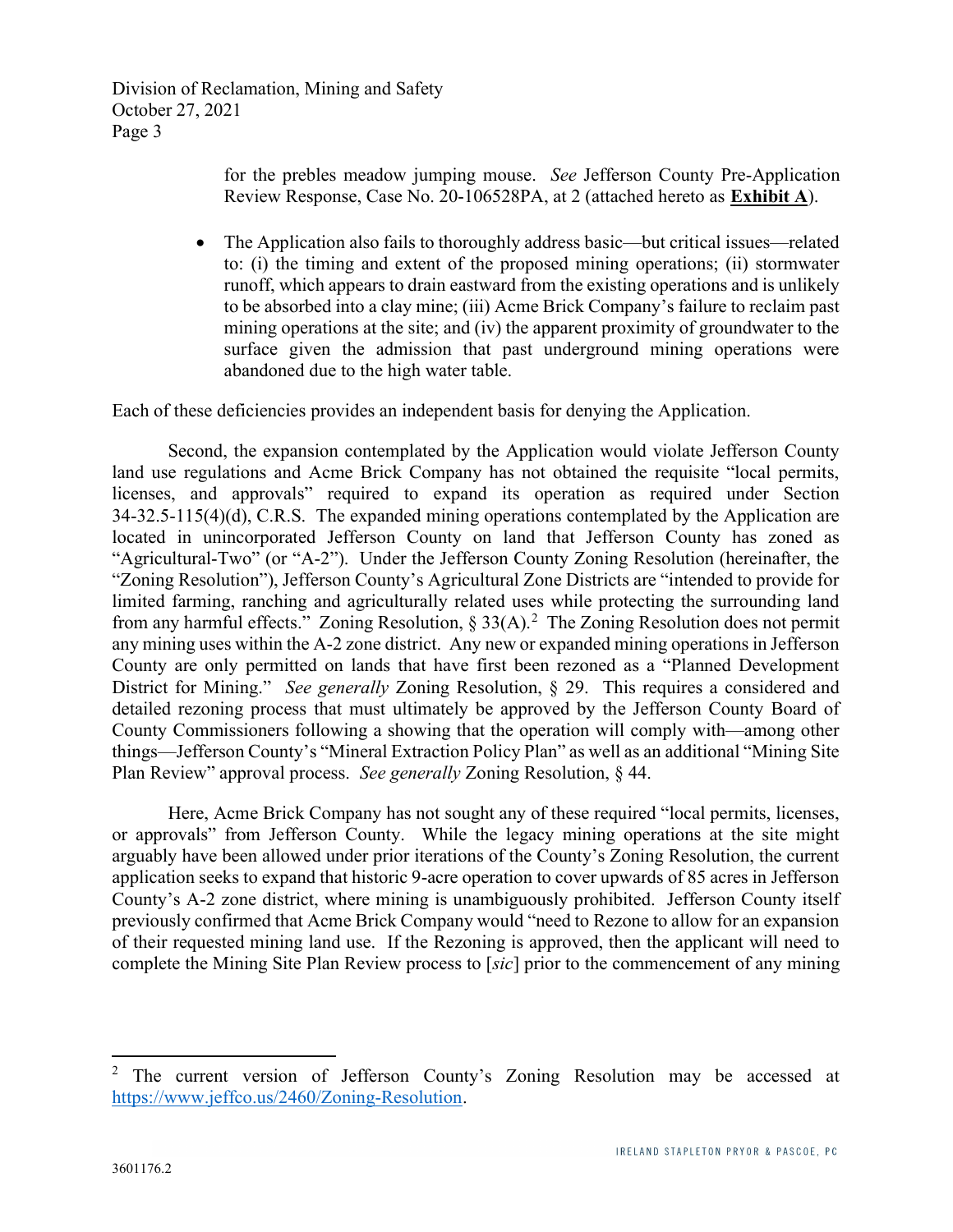activity or topographical alteration." Ex. A, at  $1<sup>3</sup>$  Until these land use approvals and permits have been obtained, Acme Brick Company cannot satisfy its burden of proof to demonstrate that its proposed expanded mining operation will comply with all local land use laws as required under Section 34-32.5-115(4)(d), C.R.S.

Within the Application, Acme Brick Claims that the only Jefferson County permit that it intends to seek is under Jefferson County's "Location and Extent" process. See Application, Ex. M. However, a review of the County's Zoning Resolution confirms that this proposed process is inapplicable to these circumstances. See generally Zoning Resolution,  $\S$  8. As confirmed by Section 8 of the Zoning Resolution, Jefferson County's Location and Extent process only applies to the siting of new roads, parks, and public utilities (see C.R.S. § 30-28-110), public schools (see C.R.S. § 22-32-124(1)), or charter schools (see C.R.S. § 22-32-124(1.5)(a)). Zoning Resolution, § 8(A)(1). Accordingly, this process is inapplicable to Acme Brick Company's expanded mining operation and cannot legalize the proposed use which remains unlawful under the existing zoning of the site.

To the extent that Acme Brick Company may try to argue that some or all of the Jefferson County Zoning Resolution does not apply to its proposed expanded mining operation because the site is owned by the Colorado State Land Board, such an argument is unavailing. While the Zoning Resolution does exempt certain state-owned lands from its use restrictions, this exemption only applies to uses where state law does not require compliance with local land use laws and where the use "fulfill[s] a governmental (nonproprietary) function which the governmental owner/operator is legally authorized to provide." Zoning Resolution, § 1(H). Acme Brick Company's proposed expanded operation fails to meet each of these requirements. First, state law expressly provides that a mine operator must comply with the local land use rules of any political subdivision (like Jefferson County) which has adopted a mineral extraction plan. C.R.S. § 34-1-304; see also C.R.S. § 34-32.5-109(3) ("Any mining operator subject to this article shall also be subject to zoning and land use authority and regulation by political subdivisions as provided by law."). It is well-settled that state law governing mining permits and providing for local control of land use regulations applies with equal force to lands that are controlled by Colorado's State Land Board. Colo. State Bd. of Land Comm'rs v. Colo. Mined Land Reclamation Bd., 809 P.2d 974, 985-87 (Colo. 1991). Second, Acme Brick Company's proposed mine does not fulfill a governmental function and is instead for a proprietary use. Finally, the State Land Board is not legally authorized to operate mines, and Acme Brick Company's proposal is for an exclusively private use.

Third, the Application does not include a detailed reclamation plan that is sufficient to satisfy the criteria set forth in Section 34-32.5-116, C.R.S., as required for approval under Section  $34-32.5-115(4)(g)$ , C.R.S. The reclamation plan included within the Application is vague and does not include any particular deadlines or coordination with mining operations—likely because the

<sup>&</sup>lt;sup>3</sup> Acme Brick Company initially sought a rezoning of the site with Jefferson County in or around December 2020, but those efforts were quickly abandoned in the face of significant public opposition.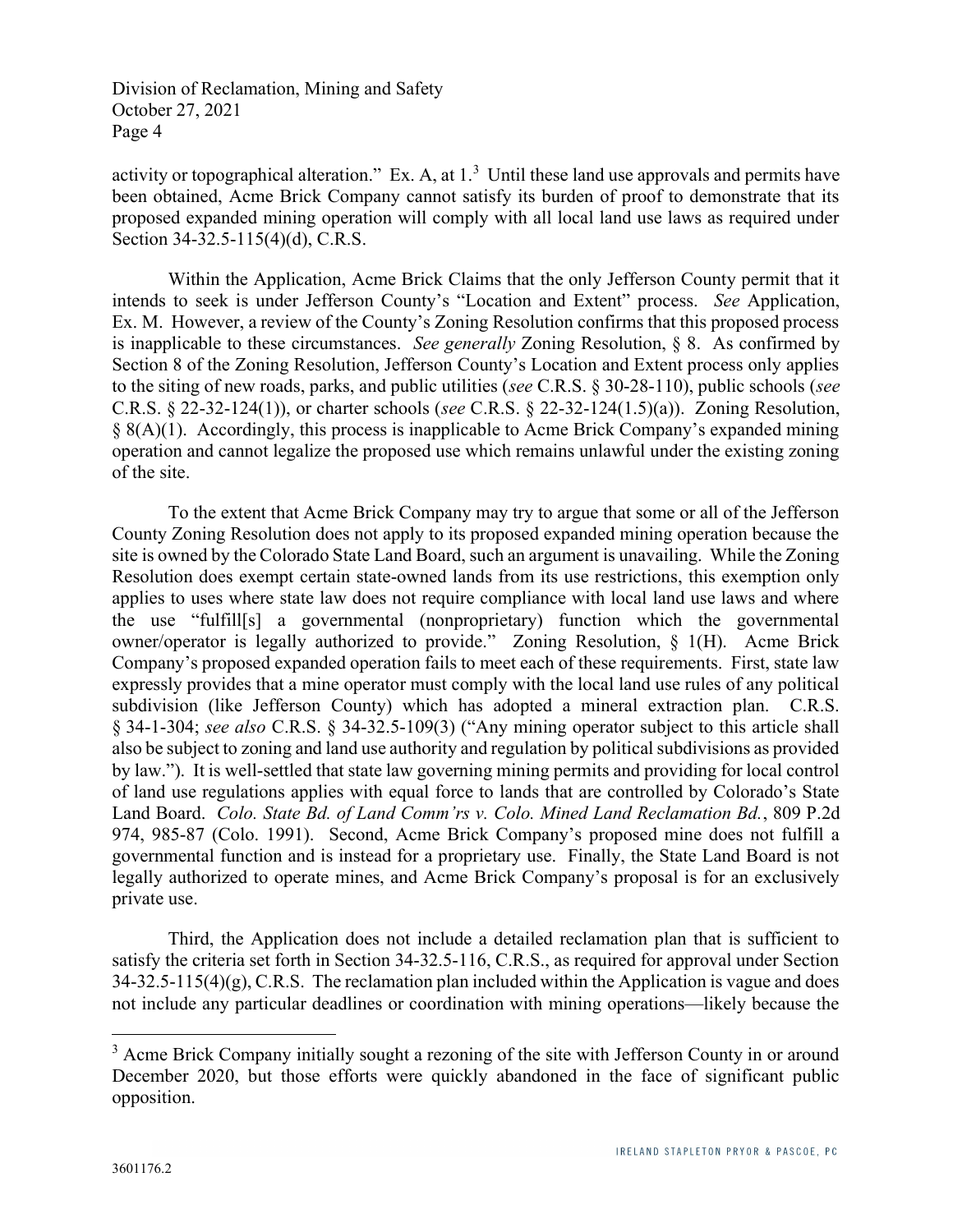timing and extent of the proposed mining operations are themselves so unclear on the face of the Application. Without any estimated timetable for this work, it is impossible to evaluate the viability and potential efficacy of the reclamation plan. In the interim, the still-unreclaimed operations will continue to create significant negative impacts for surrounding land users, including dust, noxious weeds, and potential environmental hazards from unprocessed waste and indefinitely stockpiled materials. The reclamation plan assumes that the waste piles and reclamation materials will be chemically inert and will not require any additional processing or cleanup, but there is no support for or discussion of these critical assumptions.

Protect the Hogback will present each of these objections in more detail at the Hearing requested below. Protect the Hogback reserves the right to further object to any additional information that Acme Brick Company might submit in support of its Application and/or in response to the many Staff comments that presently remain unresolved.

#### 2. Protect the Hogback's Petition for Hearing

Protect the Hogback is a party to the Application because Acme Brick Company's proposed expansion threatens the environmental, aesthetic, and recreational amenities that Protect the Hogback was formed to protect through conservation. Furthermore, many of Protect the Hogback's supporters live and work in the immediate vicinity of the Acme Brick Company operation and will be directly impacted if the Application is approved. These impacts include but are not necessarily limited to economic impacts, including a negative impact on neighboring property values, and a direct threat to the conservational interests of Protect the Hogback and its many supporters. Accordingly, Protect the Hogback respectfully requests that the Board set this matter for hearing consistent with Rules 1.4.9, 1.7.1, and 1.7.4.

 On behalf of Protect the Hogback, we thank the DRMS, including all Staff and the Board, for its careful consideration of these critical issues. Please contact me if there is anything further that we should discuss or if the Board requires any additional information in advance of its hearing on the Application.

\* \* \*

Sincerely,

Or At

James R. Silvestro

Enclosure

Cc: Michael Cunningham (michaela.cunningham@state.co.us) Camille Mojar (camille.mojar@state.co.us) Eric Scott (eric.scott@state.co.us)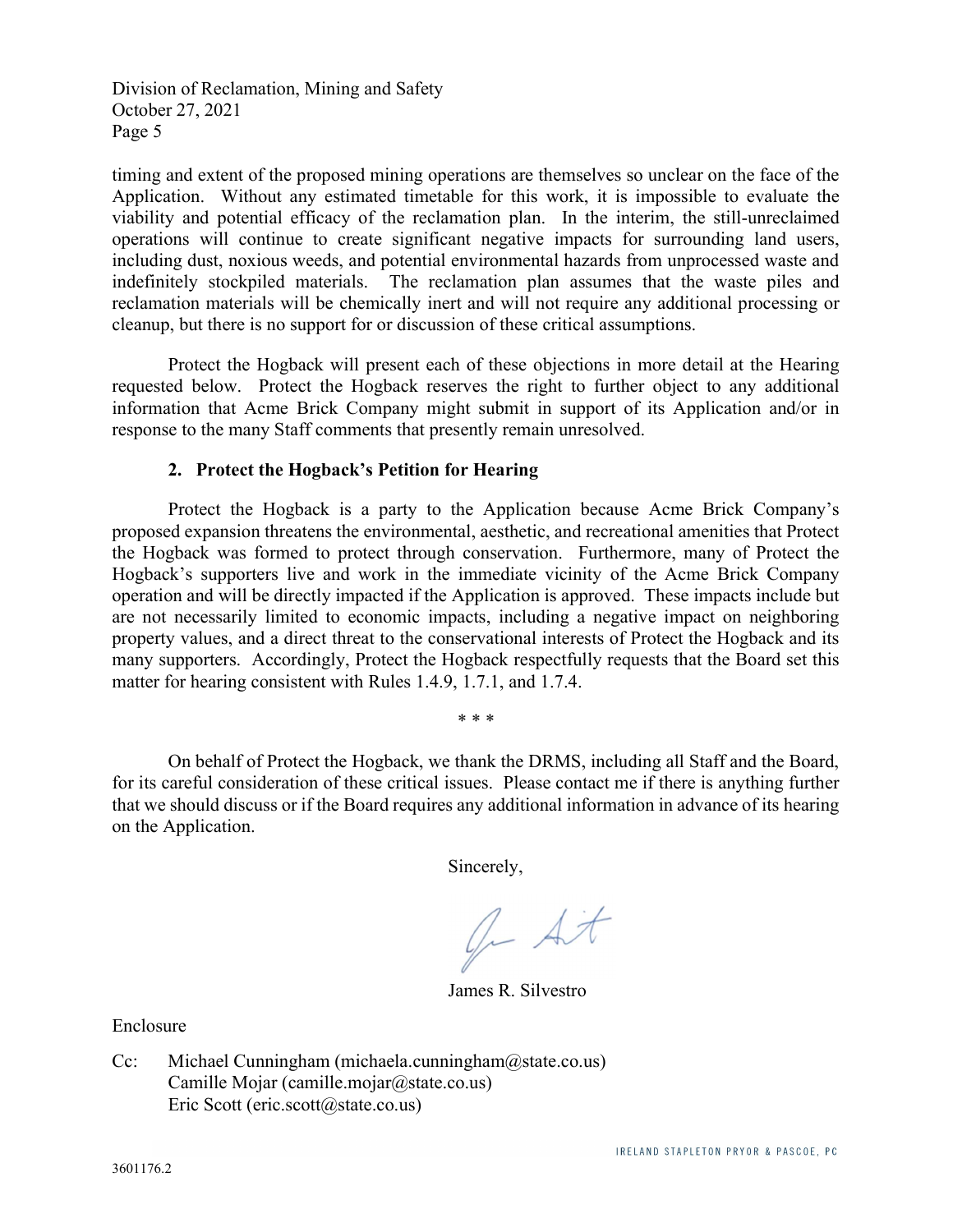# Exhibit A

Pre-Application **Review Response** 

# **JEFFERS <>>>>>>>>>>>>>>>>>>> COUNTY COLORADO** Planning and Zoning

100 Jefferson County Parkway **Suite 3550** Golden CO, 80419 303-271-8700 planning.jeffco.us

**Case** 20-106528PA **Process** Rezoning **Pre-App Meeting Date** April 29, 2020 **Pre-App Response Date** May 5, 2020

# **Case Manager**

Justin Montgomery / 303-271-8792/ jmontgom@jeffco.us **Engineer** Laura Armstrong / 303-271-8715/ larmstro@jeffco.us

### **Summary of Request**

#### **Property Address and General Location**

21506 West 56<sup>th</sup> Avenue, Golden, CO 80403 (PIN 30-163-00-001) Situated southwest of the intersection of State Highway 93 and West 56<sup>th</sup> Avenue

#### **Proposal**

To Rezone from Planned Development (PD) and Agricultural-Two (A-2) to a new PD for mining on the approximately 159 acres.

#### **Required Processes**

The applicant will need to Rezone to allow for an expansion of their requested mining land use. If the Rezoning is approved, then the applicant will need to complete the Mining Site Plan Review process to prior to the commencement of any mining activity or topographical alteration. **This memo covers only the Rezoning aspect of this proposal.** Staff recommends an additional Pre-Application to address the Mining Site Plan Review process if the Rezoning is approved.

### **Items Submitted for Review**



### **Staff Findings**

The information submitted for the Pre-Application has been reviewed by the Planning Division and other agencies on a one-week referral. The Pre-Application review is not a final and all-inclusive review and comments may change based on the submittal of additional information, changes to the proposal, the discovery of new, false or incomplete information and comments from referral agencies.

*These initial case comments are based solely on the submitted Preliminary Application package and are intended to make the applicant aware of regulatory requirements at the time of application. Responses contained in this response are only valid until such time as the regulations are changed. Failure by staff to note any specific item does not relieve the applicant from conforming to all County regulations. Planning staff reserves the right to modify or add on to these comments.* 

Based on the limited information submitted for the Pre-Application review, staff makes the following preliminary findings:

Proposal in Conformance with the Comprehensive Master Plan (CMP)

Proposal in General Conformance with CMP

 $X$  Proposal does not Conform with CMP

*Please reference the Key Issues section of this response for specific information related to staff's position.*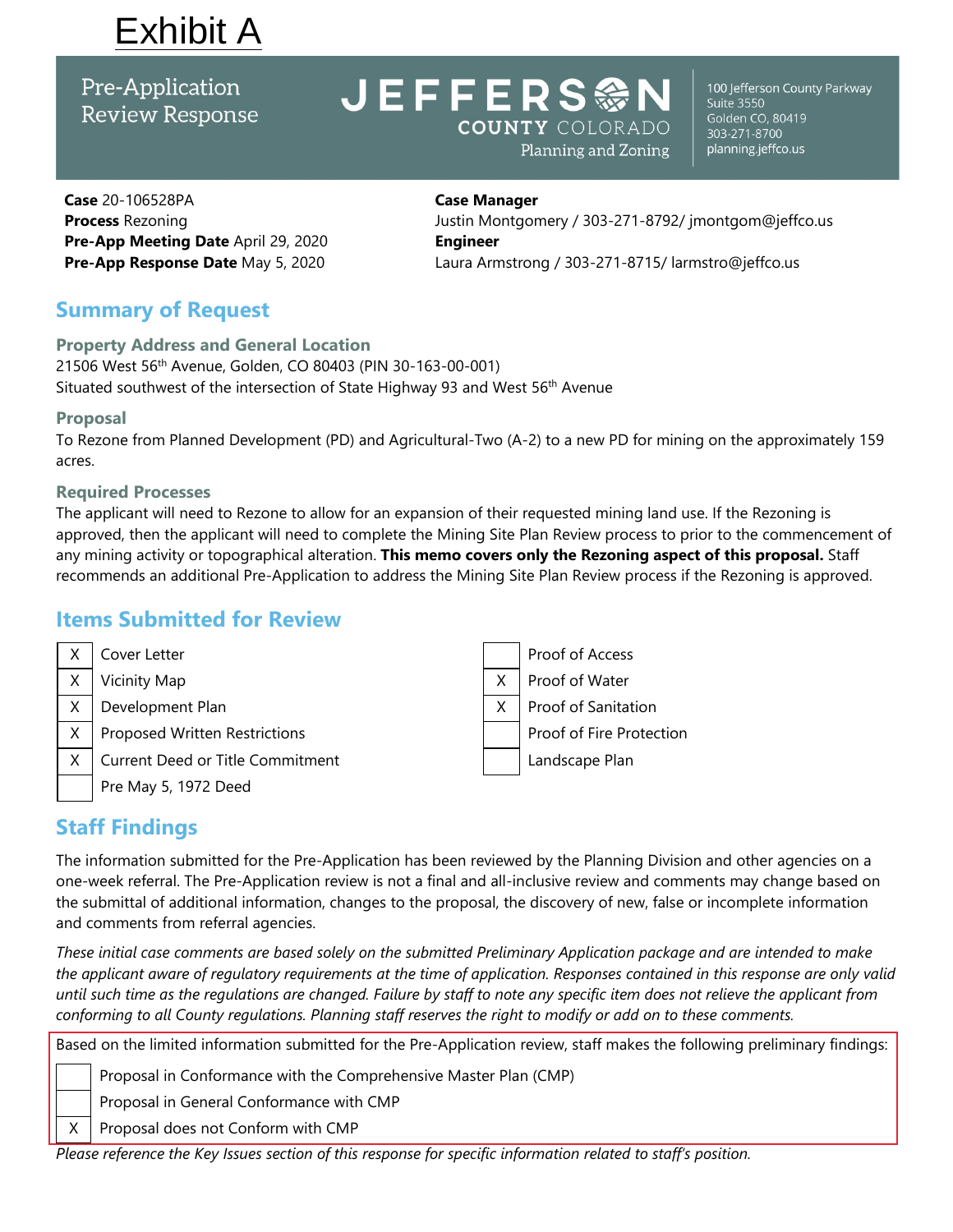## **Final Decision**

The staff findings on a Rezoning application are included in a report that will be presented at the required Planning Commission and Board of County Commissioners' Hearings. The Planning Commission will review the findings and other evidence and will make a recommendation to the Board of County Commissioners. The final decision on the Rezoning request will be made by the Board of County Commissioners.

### **Key Issues**

- Potential Endangered Species Habitat (Prebles Meadow Jumping Mouse)
- Visual impacts on the Colorado Northern Front Range Mountain Backdrop
- Access through adjacent Jefferson County property and from State Highway 93 (subject to CDOT approval)
- Mineral Extraction Policy Plan

#### **Rezoning Criteria**

Should the applicant choose to pursue the Rezoning process, the proposal will be evaluated against specific criteria for approval of Rezoning cases. These criteria include but are not limited to:

- 1. The compatibility with existing and allowable land uses in the surrounding area.
- 2. The degree of conformance with applicable land use plans.
- 3. The ability to mitigate negative impacts upon the surrounding area.
- 4. The availability of infrastructure and services.
- 5. The effect upon the health, safety and welfare of the residents and landowners in the surrounding area.

#### **Mineral Extraction Policy Plan**

The Mineral Extraction Policy Plan (MEPP) provides a series of County goals and related policy guidelines for the extraction of commercial sand gravel, and quarry aggregate in unincorporated areas of the county. This Plan should be used in conjunction with the Comprehensive Master Plan.

This Plan establishes a point system for evaluating potential mining sites. The goals of the plan relate to visual impacts, air pollution, noise pollution, water quality and quantity, vegetation, wildlife, archaeologic historic and geologic sites, site safety, blasting safety, truck traffic safety, reclamation, and economic impacts. The point scheme example starts on page 23. The applicant should expect to address all these items.

#### **Comprehensive Master Plan recommendation**

This property is located within the North Plains Area Plan. It is located within Area 17, which calls for Mineral Extraction. For this area, the Plan states that these areas appear to have several decades worth of resources remaining. Future land uses should be evaluated on a case-by-case basis, as the resources is exhausted, or the operations cease.

The proposed operation is a substantial increase in area; therefore, the applicant will need to also address things like buffers to adjacent property, light, odor, noise, dust, vibration and visual impacts. The buffer area should be clearly delineated on the ODP graphic. Currently, it is not clear where that buffer area is located, and it cannot contain adjacent property that is not subject to the Rezoning request.

#### **Visual Resources**

The CMP encourages protection of visual resources, including the Front Range Mountain Background. The changes proposed will impact visual resources. The applicant must address the following points in the Rezoning application and will be required to submit a visual analysis or photo simulations as a part of the application.

- 1. New development in areas with visual resources should attempt to integrate development into the natural environment.
- 2. Visually sensitive areas should be identified, and proposed mitigation should be determined at the time of Rezoning.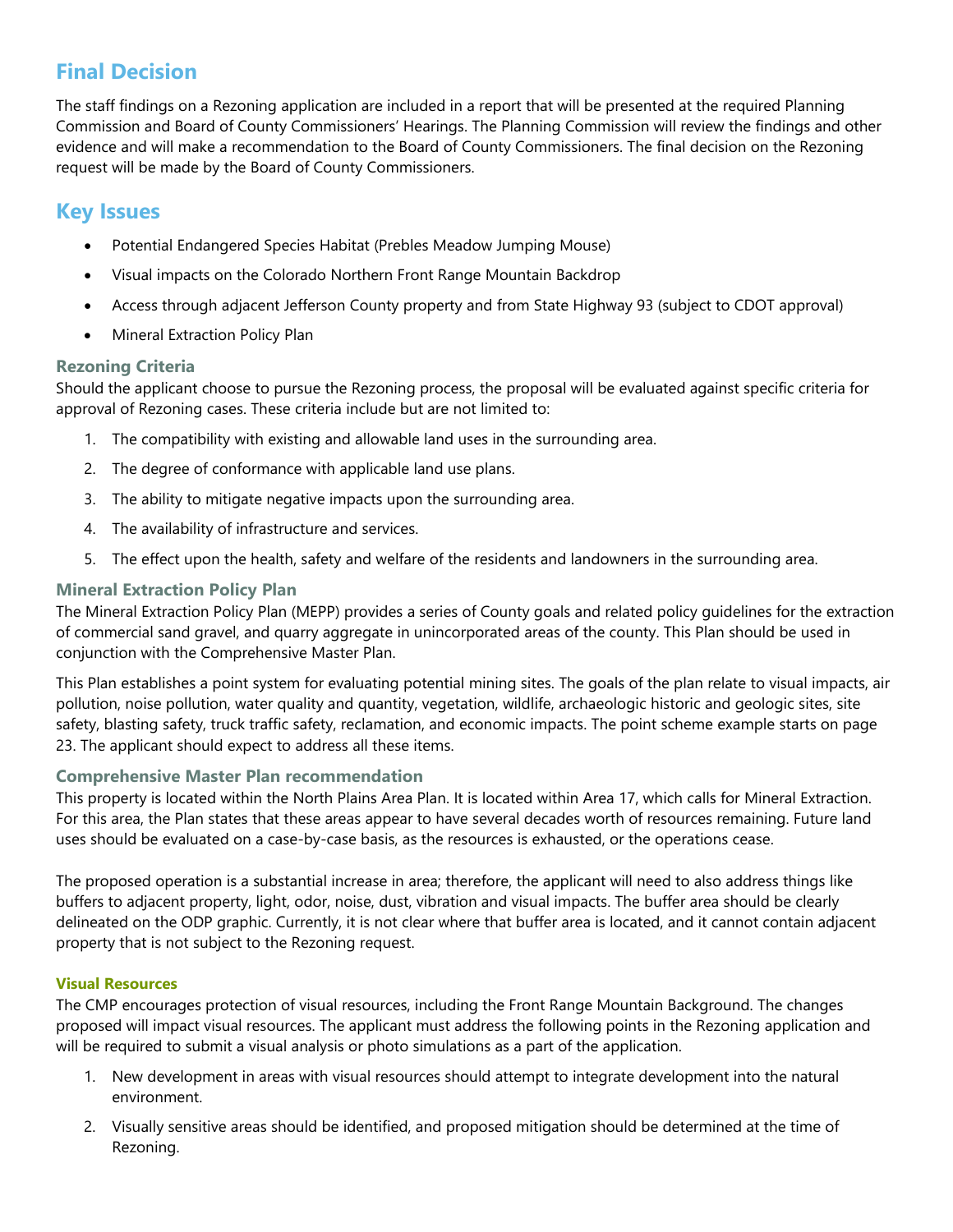3. Existing vegetation and topography on site should be used to protect visual resources when possible.

A visual analysis showing the site at the peak of mining and then after reclamation should be submitted. The visual analysis should be from 3-5 locations with the locations agreed to by the applicant and the Case Manager, with input from interested citizens. A detailed and phased reclamation plan is recommended.

#### **Uses**

The requested mining land use is only currently permitted on 9.851 acres and the request is to increase it to 127.19 acres. The applicant should reduce this acreage to help mitigate the potential impacts or provide a much more detailed phasing and reclamation plan.

#### **Access**

The subject property is accessed from State Highway 93. The applicant will need to contact CDOT directly for their requirements. Since the access road crosses Jefferson County owned property, it is recommended that the applicant speak with Mark Danner, Facilities Management Director, for any changes needed to access easement agreements. Mr. Danner is aware of this proposal.

#### **Water & Wastewater**

The North Table Mountain Water and Sanitation District provided a letter dated March 11, 2020 stating public water can be provided in bulk to the proposed development. Applicant provided in cover letter that portable toilets will be available on property for sanitation services. Altitude Waste Solutions provided a letter dated April 3, 2020 stating sewer services will be provided by portable restrooms.

#### **Hazardous Waste**

Hazardous materials or industrial waste that is generated from this operation cannot be disposed of into the sanitary sewer system. Onsite disposal is prohibited. Any waste of this type must be recycled or disposed of at the proper waste disposal site, in accordance with local, state, and federal regulations.

#### **Air**

Certain manufacturing processes allowed under the proposed zoning for this site may require an Air Emissions Permit or an Air Pollutant Emissions Notice. The Colorado Department of Public Health and Environment will review plans for any future manufacturing process, to determine if the above permits are required.

If this proposal will include a fueling station, an Air Pollutant Emissions Notice (APEN) is required and must be submitted to the Colorado Department of Public Health and Environment Air Pollution Program for review and approval. It is requested that a copy of the APEN submittal be provided to this Department. Please contact Madison Pitts at 303.271.5759 for further information about this process.

#### **Transportation Analysis**

The amount and/or distribution of traffic generated from the proposed development needs to be determined. A Transportation Analysis is required with this rezoning case (Zoning Resolution Section 9.C.27.b). A Transportation Analysis is a computation of the traffic that is generated by a proposed development that is expected to generate less than 1000 average daily trips. The Analysis should address any off-site improvements that may be necessary to mitigate traffic impacts from the proposed development. Please review the Transportation Studies section of the Transportation Manual.

#### **Rezoning Process**

*Please refer to the Rezoning and Community Meeting sections of the Zoning Resolution for complete requirements.*

**1. Community Meeting:** The applicant will be required to hold a Community Meeting for the proposed development. The applicant will need to post signage provided by the case manager with the date and location of the Community Meeting on the subject property. Notification postcards will also be sent to surrounding property owners, registered Homeowners' Associations and Umbrella Groups by the case manager. Please contact the case manager to set up a time and place for the Community Meeting. Planning staff must be notified at least 21 days prior to the Community Meeting. Meeting locations must be ADA accessible.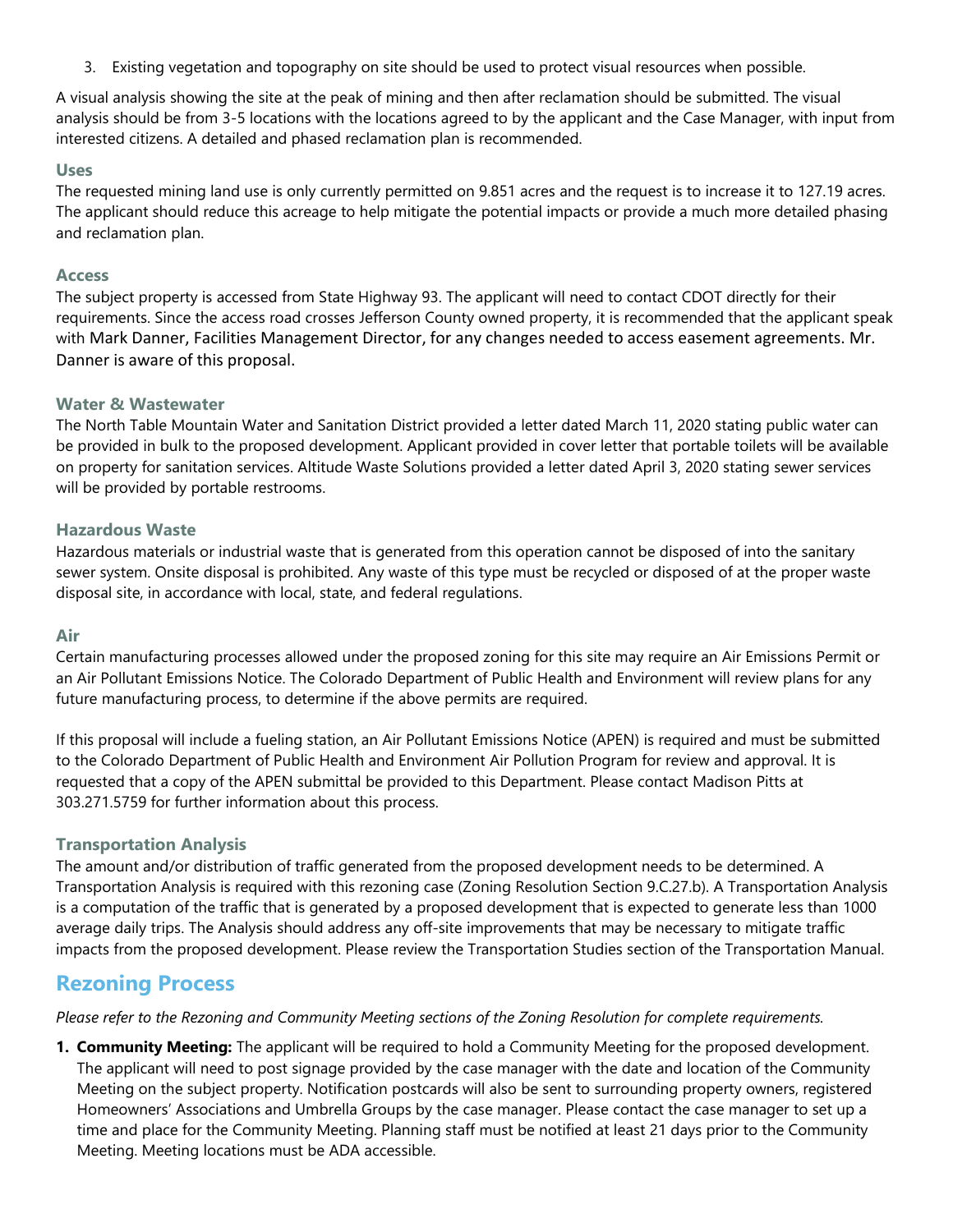- **2. Initial Submittal:** The initial submittal documents will be reviewed by the case manager to determine if they are acceptable for the referral process. The submittal documents should be submitted to staff electronically and the review time by staff may take up to 7 calendar days. If there are any modifications that need to be addressed, the applicant will be asked to revise the documents and resubmit. Once the documents are acceptable for the referral process, the application will be deemed accepted.
- **3. Community Notification:** Notification is required to be sent to surrounding property owners, any registered Homeowners' Associations and Umbrella Groups regarding submittal of a Rezoning application. The case manager will send the notification at the time of formal application acceptance. Sign(s) are required to be posted on the property.
- **4. Formal Submittal:** Within 5 calendar days of the formal submittal, the documents will be sent out on referral to various review agencies. The referred documents will be reviewed during a 21-calendar day period. After the referral process, the case manager will compile all the comments received from the various referral entities and forward them to the applicant within 7 calendar days.

When the documents are sent out on referral, the case manager will schedule tentative Planning Commission and Board of County Commissioners hearing dates in accordance with the process requirements. The hearing dates established at this time are tentative. These hearing dates will only be achieved if the applicant sufficiently addresses County and referral agency concerns within the allotted timeframes.

- **5. Preparation for Hearing:** Once the documents are acceptable or the applicant chooses to proceed forward without staff support, the case will be ready to be presented to the Planning Commission and then the Board of County Commissioners. The final documents must be submitted to the case manager no later than 21 days prior to the Planning Commission hearing. Proper community notification, sign posting, and publication must be completed in accordance with the process requirements.
- **6. Hearings:** The Planning Commission will review the case and testimony and will forward a recommendation to the Board of County Commissioners. The Board of County Commissioners will review the case, the Planning Commission Recommendation and testimony, and will approve or deny the application. Any approval conditions imposed on the application by the Board of County Commissioners will need to be satisfied prior to the final document being recorded in the Clerk and Recorder's Office.
- 7. **Recording:** If the Rezoning case is approved, the zoning document, whether an Official Development Plan (ODP) or the resolution approving rezoning to a standard zone district, must be recorded following the BCC hearing.

#### **Fees**

*Fees are typically updated on January 1 of each calendar year. If a formal application is made in the year(s) after a Pre-App is completed, please be aware that the fee schedules included in the response package may be outdated.*

#### **Application Form and Fees**

A fully completed and executed application form and filing fee shall accompany the submittal. The current fee schedule is attached to this Pre-Application response. The Planning & Zoning portion of the pre-app fee can be credited if the formal development application is made within 1 year of the date of the Pre-App meeting.

The above application fee covers the 1<sup>st</sup> and  $2^{nd}$  referrals as defined in the process requirements. Developments that require additional referrals will be charged for any subsequent referrals based on the current fee schedule.

*If a formal land use application is made within 1 year of the date of the Pre-Application meeting, the Planning & Zoning portion of the fee for this Pre-Application will be credited towards the processing fee for the land use application.*

#### **Outside Agency Review Fees**

These fees will be determined during the initial review and will need to be submitted with the formal submittal that will be referred to outside agencies. Typical outside agency review fees come from Jefferson County Public Health and the local Fire District but may include others. Please follow up with those agencies for specific review fees.

#### **Traffic Impact Fees**

Traffic Impact Fees are required at the time of building permit application. The current fee schedule is attached to this Pre-Application response.